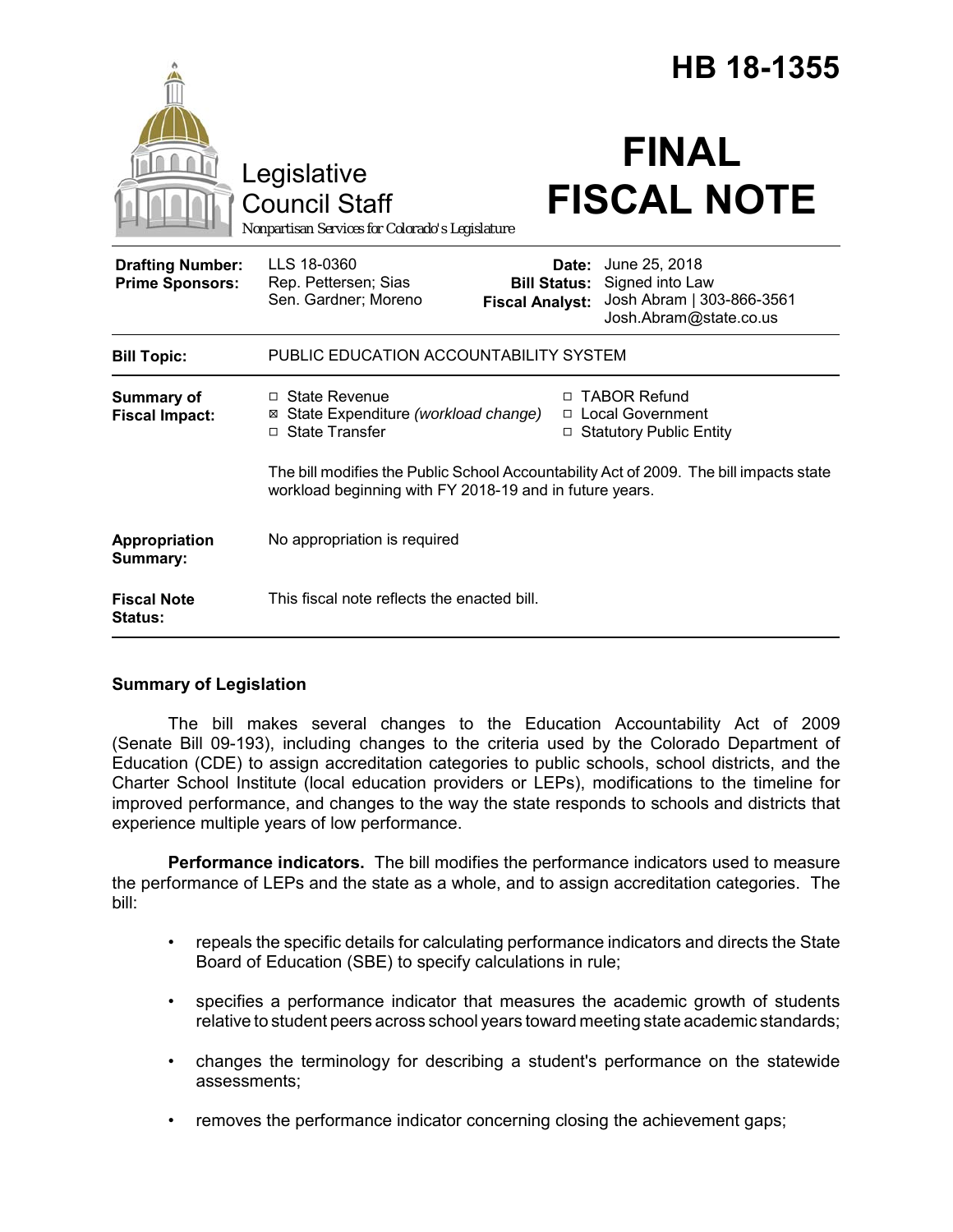June 25, 2018

- requires that the CDE disaggregate performance indicators by student group, and separately account for the performance of each student group in determining overall performance; and
- requires that annual performance reports specify the percentage of enrolled students who score at each of the performance levels on the statewide assessments.

**The five year accountability clock.** Under current law, if an LEP is accredited with priority improvement plan or lower for five consecutive years, the CDE may recommend that the SBE take specific actions, including removing the LEP's accreditation. This is referred to as the five year accountability clock.

Under this bill, if an LEP is accredited in one of the two lowest categories for two consecutive years, followed by three additional years, either consecutive or nonconsecutive, for a total of five years, then the SBE must require that certain corrective actions be taken; however, if the school district or CSI improves its accreditation category for two consecutive years following the first two years of low accreditation, then the five year clock stops progressing.

During the five year accountability clock, LEPs accredited in either of the two lowest categories are designated as being on "performance watch." In the fourth year of a performance watch, improvement plans for these LEPs must describe the way corrective actions will be implemented should the SBE require those actions after the fifth year.

For LEPs that remain in the lowest accreditation categories for five years, the commissioner is required to assign the State Review Panel to evaluate performance and recommend one or more of several specified actions, including removal of accreditation. After considering these recommendations, the SBE must determine appropriate actions and direct the LEP accordingly. This initiates a two year cycle of evaluation by the State Review Panel, which may result in additional directions from the SBE. The LEP remains subject to the two year review cycle until it achieves accreditation with improvement plan or higher for two consecutive years.

The bill requires LEPs in their third year of accreditation with a priority improvement plan or lower hold a parent and community meeting and include personnel from CDE. The bill specifies the information that must be provided at the meeting and the requirements for public notification.

**State response to low performance.** Under current law, when a school district is required to implement a turnaround plan, the Commissioner of Education is required to use the State Review Panel to evaluate the district's turnaround plan. This bill allows, rather than require that the commissioner assign the State Review Panel to evaluate a plan, and allows the panel to also conduct one or more on-site visits as part of the evaluation. Additionally, the bill identifies innovations that a public school may adopt if the SBE requires a school or district to become a school of innovation.

The CDE is required to provide training in governance and turnaround best practices to schools and districts that have been accredited with an improvement plan or lower. Finally, the bill changes the School Turnaround Leaders Development grant program as the School Transformation grant program and allows the SBE to issue grants for the development of school turnaround leaders, for educator professional development, and to implement instructional transformation in public schools.